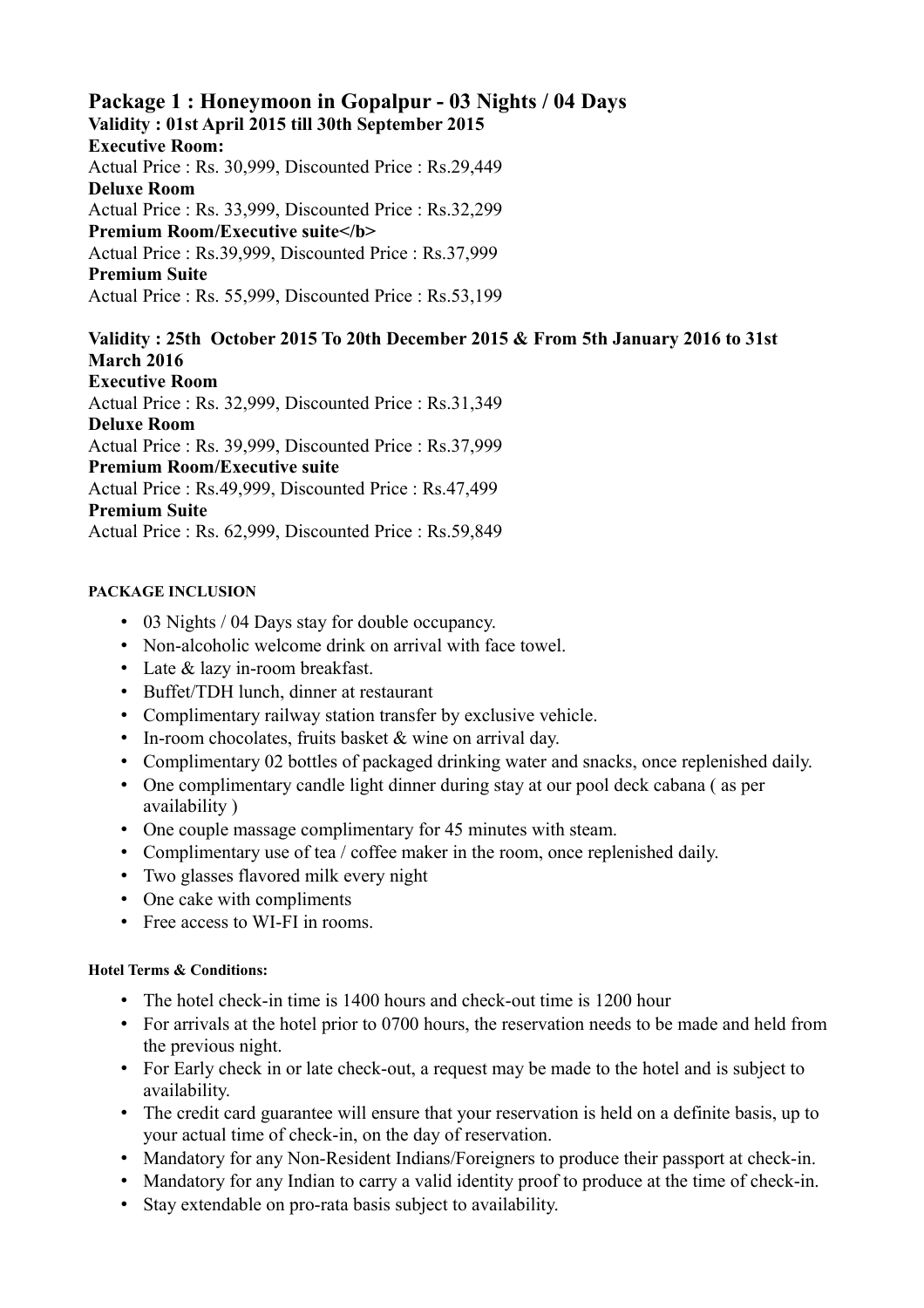- Confirmation is subject to receipt of full advance payment at the time of making the reservation.
- Children are not to be accompanied in this package

## **Cancellation Policy:**

- A minimum of 14 days notice prior to check in date is required for a full refund of the deposit made – Applicable for maximum 02 room reservation.
- A minimum of 21 days notice prior to check in date is required for a full refund of the deposit made – Applicable for a maximum 03 to 10 room's reservation.
- 50% of the package price will be charged as retention in case of cancellation after the above periods.
- Full package price will be charged in case of a no-show.

#### **Refund Policy:**

- In case of refund, bank transactions charges will be deducted above cancellation charges.
- In case of credit card transactions, refund will be done only to the same credit card

# **Package 2 : Summer & Monsoon Package - 02 Nights / 03 Days \* Validity - 01st April 2015 till 30th September 2015 Executive Room**

Actual Price : Rs.16,999, Discounted Price : Rs.16,149 **Deluxe Room /Spa Room** Actual Price : Rs.19,999, Discounted Price : Rs.18,999

## **PACKAGE INCLUSION**

- 02 Nights / 03 days stay on double occupancy
- Buffet / TDH Breakfast,  $&$  Dinner at Multi cuisine Restaurant or pre-designated F  $&$  B outlet on fixed menu basis.
- welcome drink (Non-alcoholic) and face towel on arrival
- Transfer from and to Berhampur Railway Station on Sharing basis
- Complimentary 02 bottles of packaged drinking water and wafers basket (replenished once daily)
- Free coupons for Beer (02 can/bottle )/ Whiskey (02 x 30ml )/ Coke (02 can ) / Wine (01) small bottle ) served in counter only.
- Free usage of Swimming Pool, Fitness Center & Games Room.
- Complimentary wi fi throughout the stay
- Two blue ray DVD per day

## **Value Additions**

- 15% discount on Additional Food and Beverage A-la-Carte Orders.
- Rs 500/- worth Spa Coupons which can be redeemed only in spa, per stay per person on Full body Massage.

## **Terms & Conditions**

• Children below 6 years free sharing with parents. No Extra Bed provided.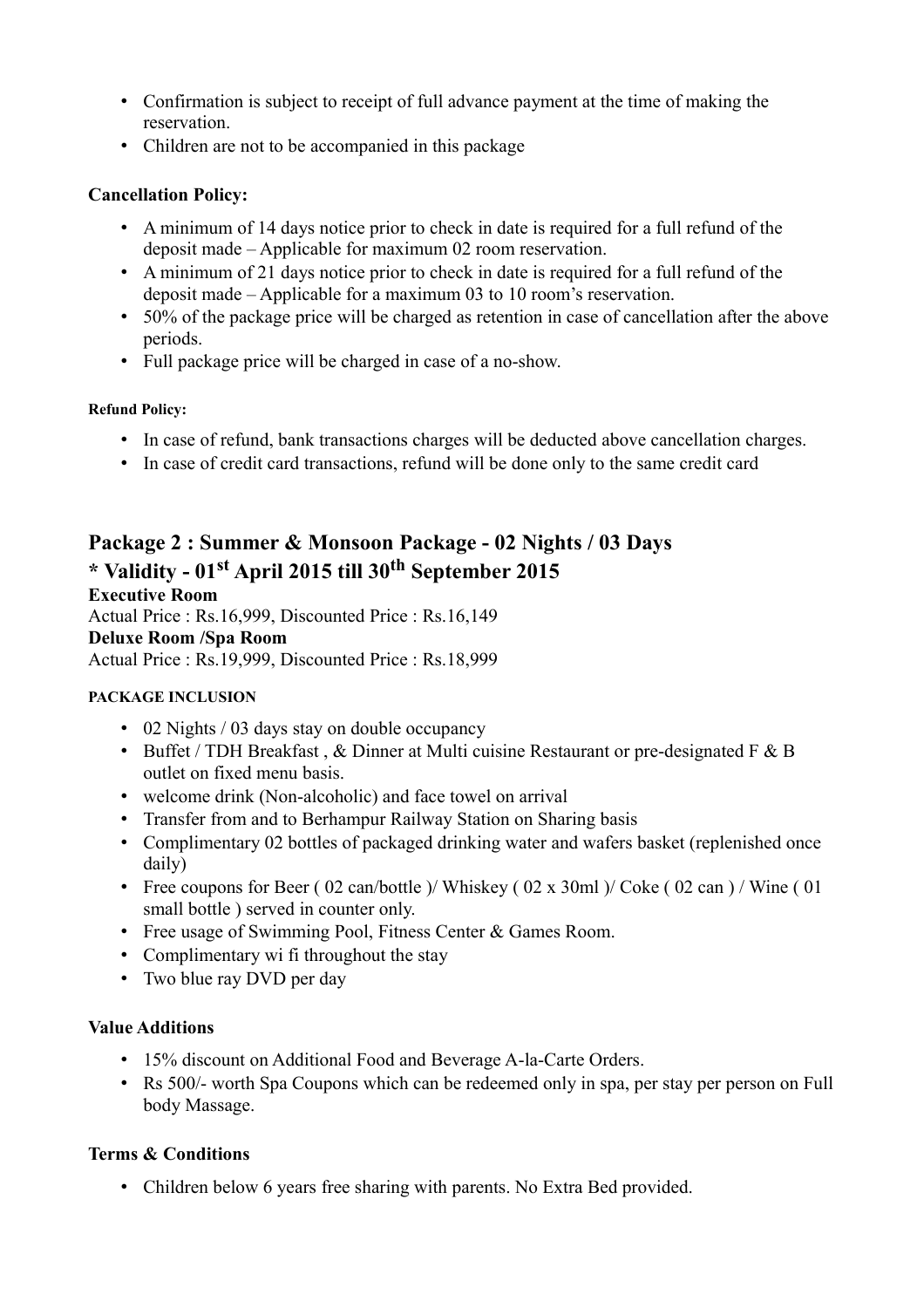- Children from 6 -12 years of age will be charged extra in the same room  $\omega$  Rs 1999.00 + Taxes per night on MAP plan.
- Extra person will be charged in the same room  $\omega$  Rs2999.00 + Taxes per night on MAP plan. Extra Bed will be provided.
- The package reservation will be subject to availability and against advance payment only.
- Check out time 12:00 noon.
- Black out & Festive Dates apply.

# **Super saver**

• Extended stay will be charged at 20% discount of the pro rata rate

# **Package 3 : Summer/Monsoon Nostalgic Package - 03 Nights & 04 Days \* Validity - 01st April 2015 till 30th September 2015**

**Executive Room** Actual Price : Rs.19,999, Discounted Price : Rs.18,999 **Deluxe Room /Spa Room** Actual Price : Rs.22,999, Discounted Price : Rs.21,849

# **PACKAGE INCLUSION**

- 03 Nights / 04 days stay on double occupancy
- Buffet / TDH Breakfast,  $&$  Multi cuisine Restaurant or pre-designated F  $&$  B outlet on fixed menu basis.
- Welcome drink (Non-alcoholic) and face towel on arrival
- Transfer from and to Berhampur Railway Station on Sharing basis
- Complimentary 02 bottles of packaged drinking water and wafers basket (replenished once daily)
- Complimentary Soft Beverages & liquors on limited domestic brands from 6 pm to 8 pm at designated area "Above value added facility is only applicable during weekdays i.e. Monday to Friday.
- Free usage of Swimming Pool, Fitness Center & Games Room.
- Complimentary wi fi throughout the stay
- Three blue ray DVD per day

## **Value Additions**

- 15% discount on Additional Food and Beverage A-la-Carte Orders.
- Rs 500/- worth Spa Coupons which can be redeemed only in spa, per stay per person on Full body Massage.

# **Terms & Conditions**

- Children below 6 years free sharing with parents. No Extra Bed provided.
- Children from 6 -12 years of age will be charged extra in the same room  $\omega$  Rs 999.00 + Taxes per night on CP plan.
- Extra person will be charged in the same room  $\omega$  Rs1999.00 + Taxes per night on CP plan. Extra Bed will be provided.
- The package reservation will be subject to availability and against advance payment only.
- Check out time 12:00 noon.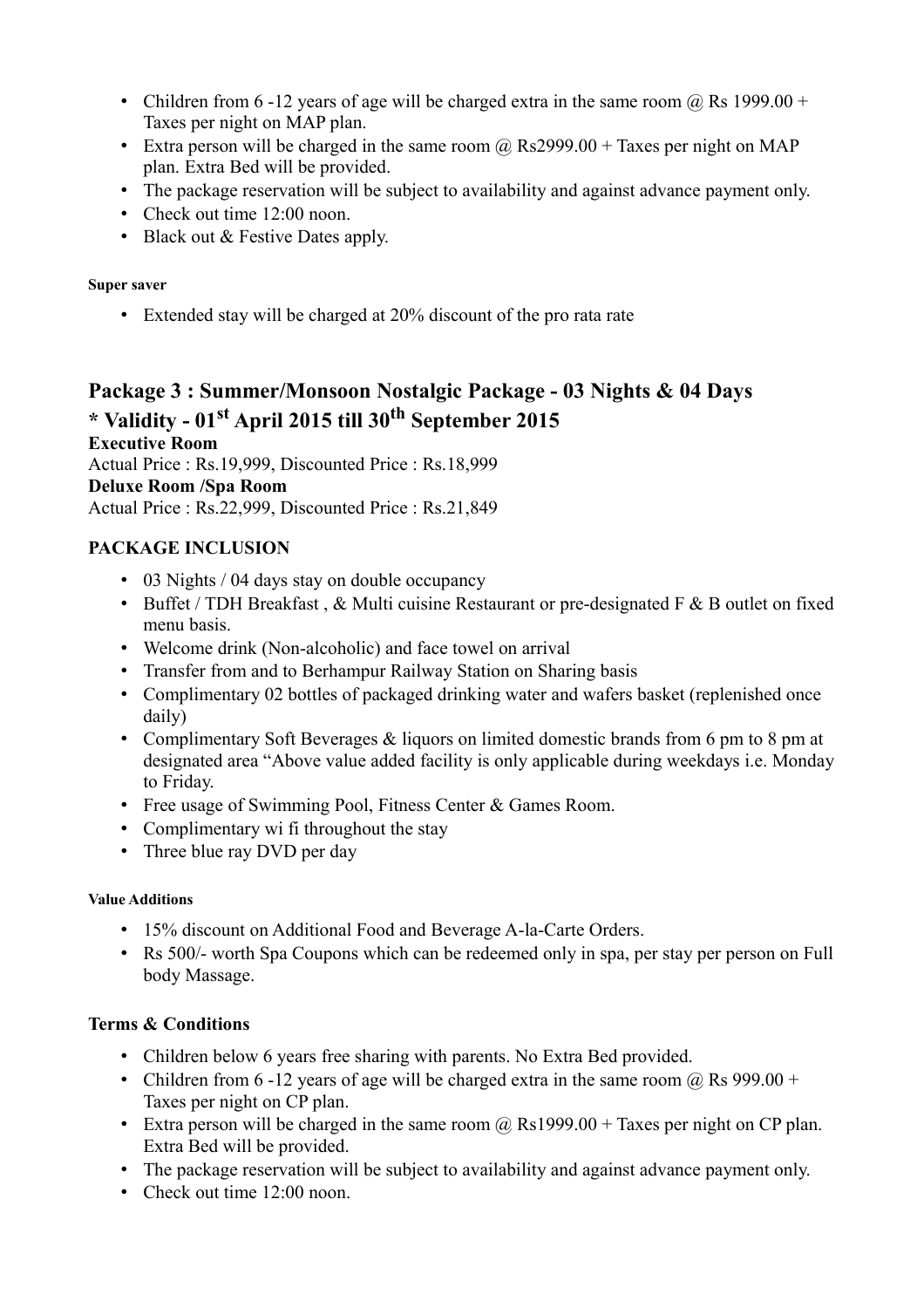• Black out & Festive Dates apply.

#### **Super saver**

• Extended stay will be charged at 20% discount of the pro rata rate

# **Package 4 : Winter Package - 02 Nights / 03 Days \* Validity : 25th October 2015 to 20th December 2015 & 5th January 2016 to 31st March 2016**

**Executive Room** Actual Price : Rs.19,999, Discounted Price : Rs.18,999 **Deluxe Room** Actual Price : Rs.22,999, Discounted Price : Rs.21,849

#### **PACKAGE INCLUSION**

- 02 Nights / 03 days stay on double occupancy
- Buffet / TDH Breakfast , & Dinner at Multi cuisine Restaurant or pre-designated F & B outlet on fixed menu basis.
- Welcome drink (Non-alcoholic) and face towel on arrival
- Transfer from and to Berhampur Railway Station on Sharing basis
- Complimentary 02 bottles of packaged drinking water and wafers basket replenished once daily
- Free coupons for Beer (02 can/bottle )/ Whiskey (02 x 30ml )/ Coke (02 can )/ Wine (01 small bottle ) served in counter only.
- Free usage of Swimming Pool, Fitness Center & Games Room.
- Complimentary wi fi throughout the stay
- Two blue ray DVD per day

## **Value Additions:**

- 15% discount on Additional Food and Beverage A-la-Carte Orders.
- Rs 500/- worth Spa Coupons which can be redeemed only in spa, per stay per person on Full body Massage.

## **Terms & Condition**

- Children below 6 years free sharing with parents. No Extra Bed provided.
- Children from 6 -12 years of age will be charged extra in the same room  $\omega$  Rs 1999.00 + Taxes per night on MAP plan.
- Extra person will be charged in the same room  $\omega$  Rs2999.00 + Taxes per night on MAP plan. Extra Bed will be provided.
- The package reservation will be subject to availability and against advance payment only.
- Check out time 12:00 noon & Check in Time 1400 hrs.
- Black out & Festive Dates apply.

## **Super saver:**

• Extended stay will be charged at 20% discount of the pro rata rate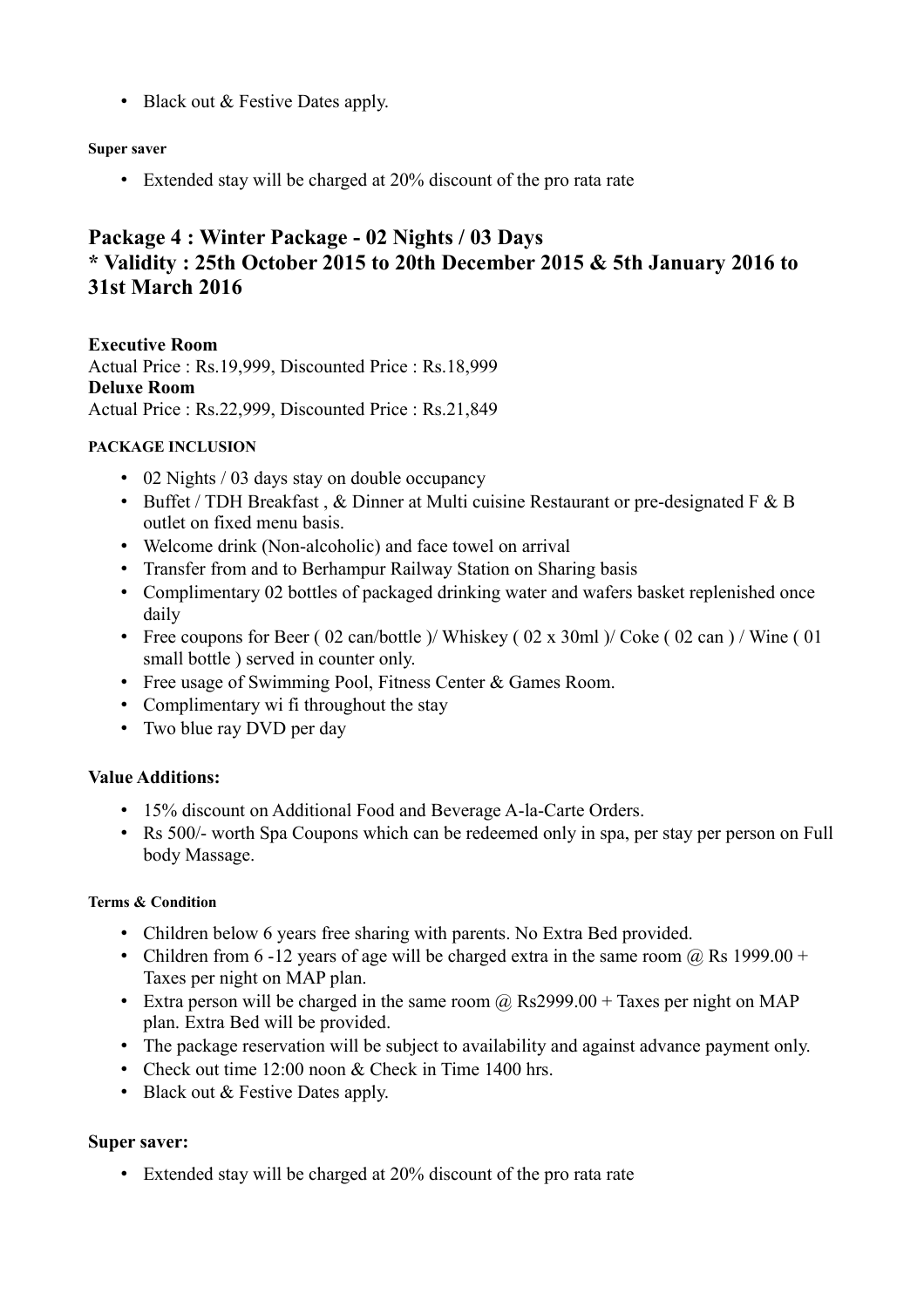# **Package 5 : Winter Nostalgic Weekday Package - 03 Nights & 04 Days Validity : 25th October 2015 to 20th December 2015 & 5th January 2016 to 31st March 2016**

# **Executive Room**

Actual Price : Rs.22,999, Discounted Price : Rs.21,849 **Deluxe Room** Actual Price : Rs.25,999, Discounted Price : Rs.24,699

# **PACKAGE INCLUSION**

- 03 Nights / 04 days stay on double occupancy
- Buffet / TDH Breakfast,  $&$  Multi cuisine Restaurant or pre-designated F  $&$  B outlet on fixed menu basis.
- Welcome drink (Non-alcoholic) and face towel on arrival
- Transfer from and to Berhampur Railway Station on Sharing basis
- Complimentary 02 bottles of packaged drinking water and wafers basket (replenished once daily)
- Complimentary Soft Beverages & liquors on limited domestic brands from 6 pm to 8 pm at designated area "Above value added facility is only applicable during weekdays i.e. Monday to Friday.
- Free usage of Swimming Pool, Fitness Center & Games Room.
- Complimentary wi fi throughout the stay
- Three blue ray DVD per day

# **Value Additions**

- 15% discount on Additional Food and Beverage A-la-Carte Orders.
- Rs 500/- worth Spa Coupons which can be redeemed only in spa, per stay per person on Full body Massage

# **Terms & Conditions:**

- Children below 6 years free sharing with parents. No Extra Bed provided.
- Children from 6 -12 years of age will be charged extra in the same room  $(a)$  Rs 999.00 + Taxes per night on CP plan.
- Extra person will be charged in the same room  $\omega$  Rs1999.00 + Taxes per night on CP plan. Extra Bed will be provided.
- The package reservation will be subject to availability and against advance payment only.
- Check out time 12:00 noon.
- Black out & Festive Dates apply.

## **Super saver**

• Extended stay will be charged at 20% discount of the pro rata rate

# **Note : The above package is only applicable from Monday to Friday.**

**Package 6 : Luxury Spa Package - 03 Nights / 04 Days Validity : 01st April 2015 To 30th September 2015 Executive Room**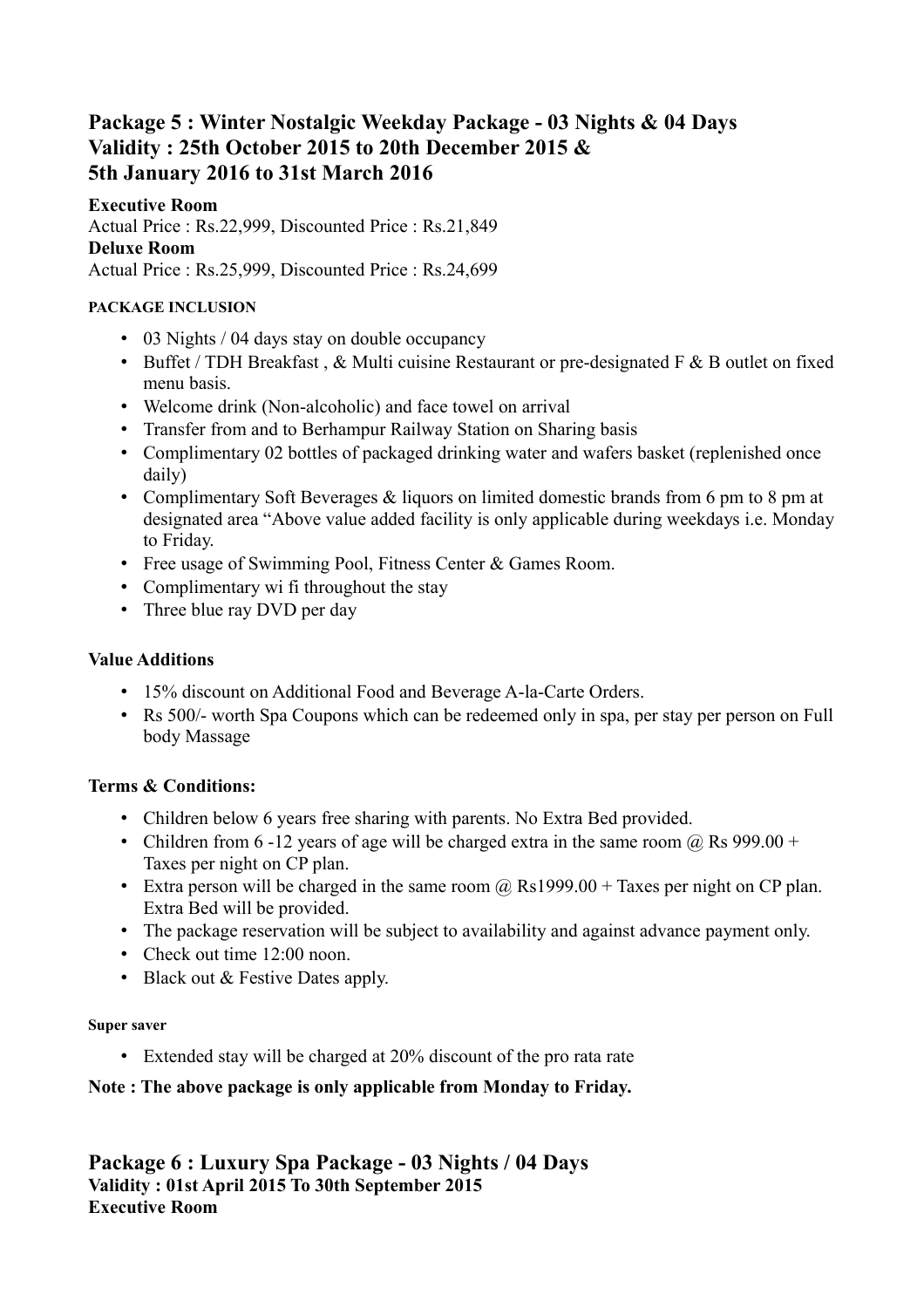Actual Price : Rs.35,499, Discounted Price : Rs.33,724 **Deluxe Room** Actual Price : Rs.38,499, Discounted Price : Rs.36,574 **Validity : 20 th October 2015 To 20th December 2015 & 5th January 2016 to 25th March 2016 Executive Room** Actual Price : Rs.39,999, Discounted Price : Rs.37999 **Deluxe Room** Actual Price : Rs.42,999, Discounted Price : Rs.40,849

# **Package Inclusion:**

- 03 Nights / 4 days stay for double occupancy between Sunday to Friday.
- Non-alcoholic Welcome drink on arrival with face towel.
- Buffet/TDH Beakfast and dinner at Restaurant.
- Complimentary railway station transfer by exclusive vehicle.
- Complimentary 02 bottles of packaged drinking water and snacks, once replenished daily.
- Daily one Couple Spa on Selected Massage Complimentary for 60 minutes along with steam sauna
- Complimentary use of Tea / Coffee maker in the room, once replenished daily.
- All applicable government taxes.
- Free access to WI-FI in rooms.

#### **Hotel Terms & Conditions:**

- The hotel check-in time is 1400 hours and check-out time is 1200 hour
- For arrivals at the hotel prior to 0700 hours, the reservation needs to be made and held from the previous night.
- For Early check in or late check-out, a request may be made to the hotel and is subject to availability.
- The credit card guarantee will ensure that your reservation is held on a definite basis, up to your actual time of check-in, on the day of reservation.
- Mandatory for any Non-Resident Indians/Foreigners to produce their passport at check-in.
- Mandatory for any Indian to carry a valid identity proof to produce at the time of check-in.
- Stay extendable on pro-rata basis subject to availability.
- Confirmation is subject to receipt of full advance payment at the time of making the reservation.

## **Cancellation Policy:**

- A minimum of 16 days notice prior to check in date is required for a full refund of the deposit made – Applicable for maximum 02 room reservation.
- A minimum of 21 days notice prior to check in date is required for a full refund of the deposit made – Applicable for a maximum 03 to 10 room's reservation.
- 50% of the package price will be charged as retention in case of cancellation after the above periods.
- Full package price will be charged in case of a no-show.

# **Refund Policy:**

• In case of refund, bank transactions charges will be deducted above cancellation charges.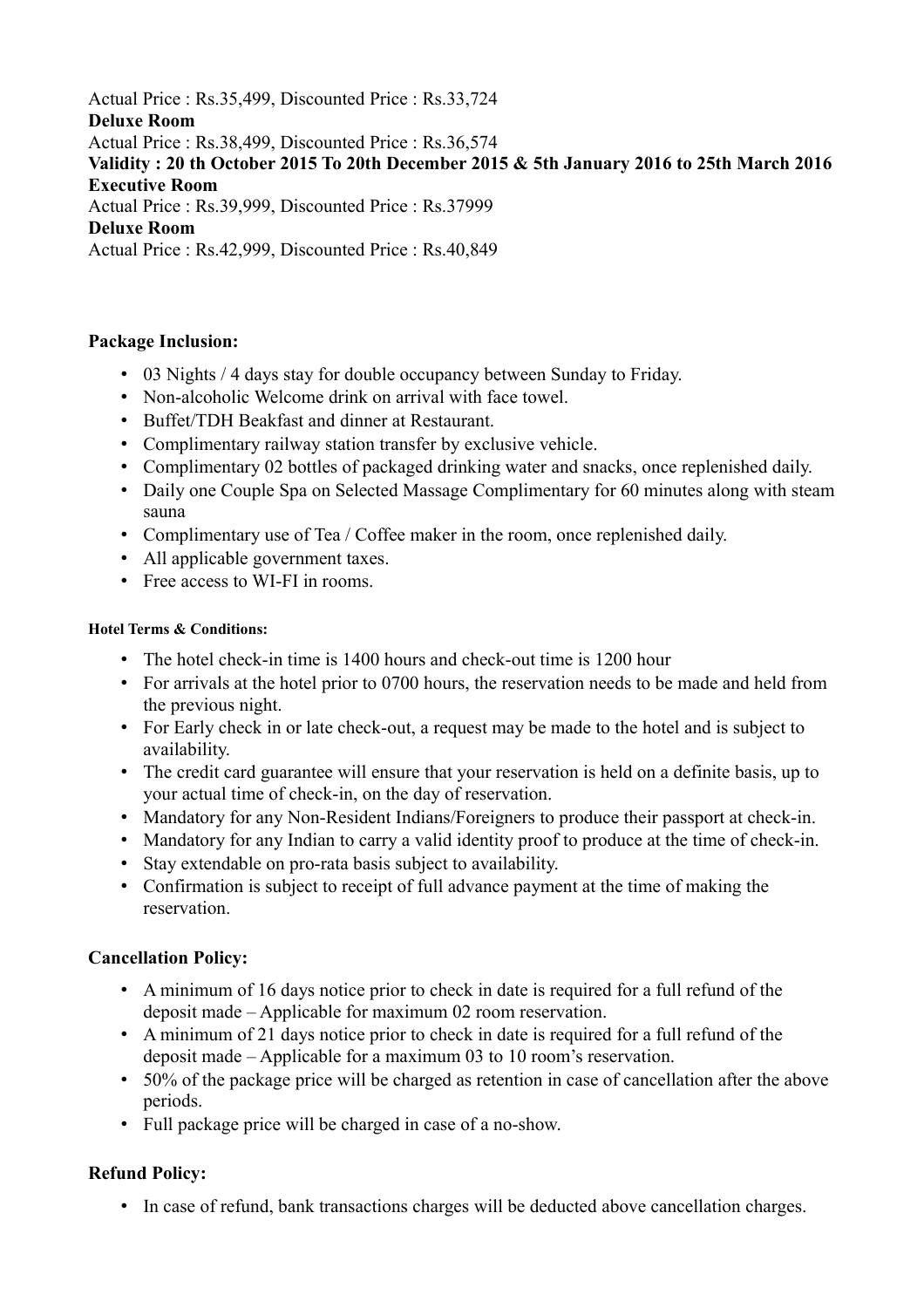• In case of credit card transactions, refund will be done only to the same credit card.

# **Package 7 : Luxury Mayfair Odisha Summer Package - 06 Nights / 07 Days \* Validity – 01st April 2015 To 30th September 2015**

Actual Price : Rs.1,04,999, Discounted Price : Rs.99749

# **Inclusions:**

- Traditional Welcome
- Non-alcoholic Welcome drink on arrival with face towel.
- Accommodation with Breakfast & Dinner for 02 Adults & 01 Child below 6 Years in wellappointed room.
- Complimentary use of Tea / Coffee maker in the room, once replenished daily.
- Mini fridge with pre decided amenities as a compliment
- Free use of Swimming pool, Fitness centre & Games room.
- 02 Bottles of packaged drinking water per day.
- One Couple Selected Spa Massage for 60 Minutes in each Location along with (Steam & Sauna were available).
- 01 Hour Boat Ride for Kids (At Lagoon)
- Get a chance to have Cooking tips from our Chef on World Cuisine(At Lagoon).
- Morning Yoga Session with Yoga Guru (At lagoon)
- Free access to WI-FI in rooms and public area (Subject to weather condition).
- One Film DVD per day at all locations
- Guided Lord Jagnath Temple Darshan at Puri (Darshan excludes transfers).
- Sightseeing with Itinerary Day wise by Innova

# **DAY 01 : PURI ARRIVAL**

Airport / Station transfer to Mayfair Puri .Visit to Ramchandi temple and Chandrabhaga beach followed by Sun Temple, Konark in the afternoon. Evening aarti at Puri Jagannath temple.Overnight at Puri.

# **DAY 02 : PURI – SATPADA – PURI**

Post a filling breakfast visit to Chilika Lake at Satpada.Back to Puri and local sightseeing. Overnight at Puri.

# **DAY 03 : PURI – GOPALPUR-on-Sea**

Post a filling breakfast drive to Gopalpur-on-Sea visiting Raghurajpur (Painting village) and Sakhigopal (Krishna Temple) on the way. Overnight at Mayfair Palm Beach, Gopalpur-on-Sea.

# **DAY 04 : GOPALPUR-on-Sea – TAPTAPANI – GOPALPUR-on-Sea**

Post a filling breakfast drive to Taptapani to visit the Hot Sulphur Spring water and Lord Shiva temple. Overnight at Mayfair Palm Beach, Gopalpur-on-Sea.

# **DAY 05 : GOPALPUR-on-Sea – BARKUL – BHUBANESWAR**

After breakfast drive to Bhubaneswar visiting Chilika Lake at Barkul.Visit to Khandagiri & Udayagiri caves. Overnight at Mayfair Lagoon, Bhubaneswar.

# **DAY 06 : BHUBANESWAR LOCAL**

Post a filling breakfast visit to Nandankanan zoological park (closed on Monday).After lunch visit to various temples of Bhubaneswar and Dhauli Peace Pagoda. Overnight at Bhubaneswar.

# **DAY 07 : DROP AT BHUBANESWAR AIRPORT/RAILWAY STATION**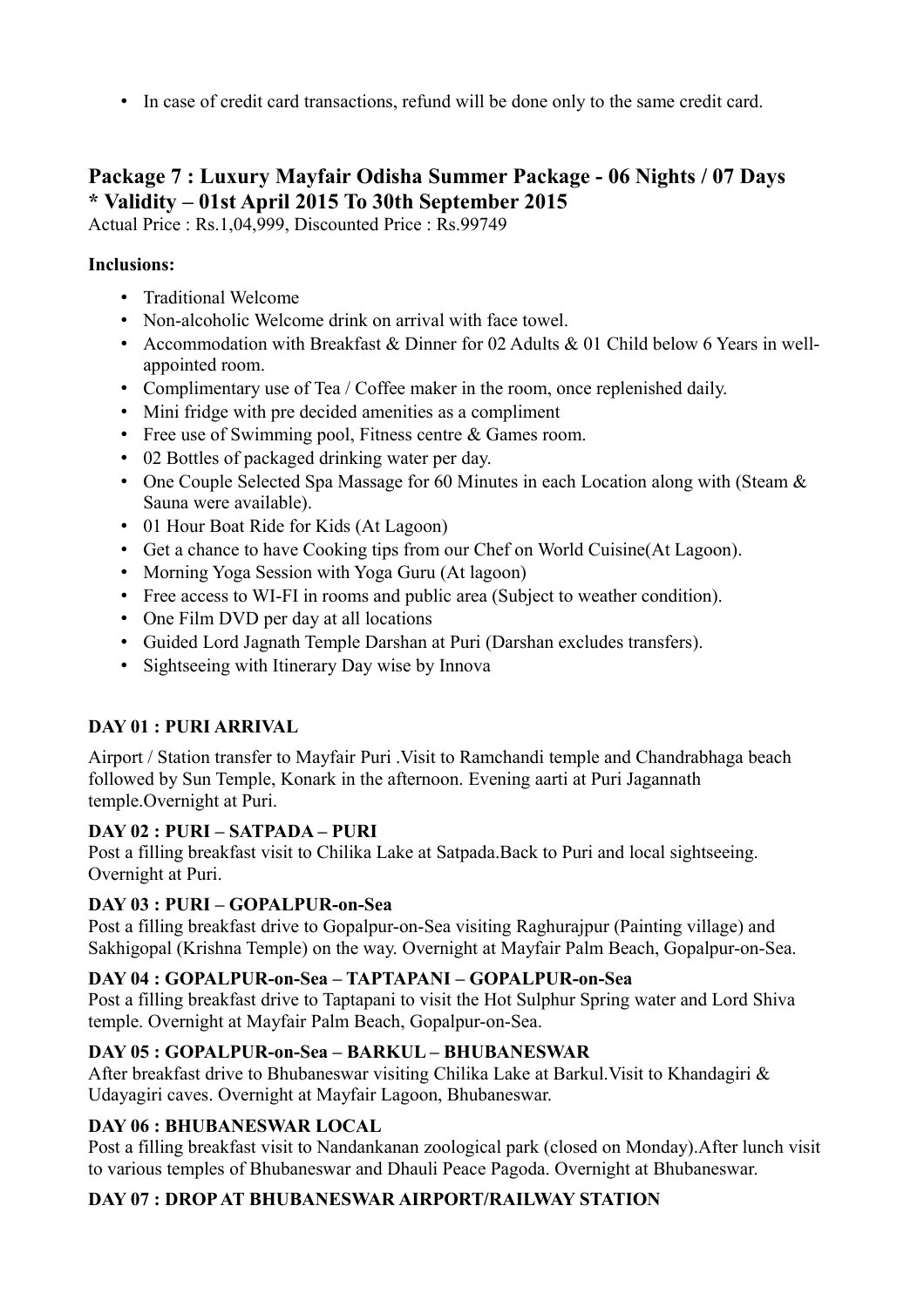Post a filling breakfast departure transfer to airport for onward journeys.

#### **Other Charges**

- Extra adult with bed will be Rs  $3999 +$  taxes per day
- Extra child upto 06 yrs to 15 yrs apart from package with or without bed per day will be Rs  $2999 + Taxes$

**Note**- The itinerary is flexible it can start from which ever place is you get rooms and all sightseeing will be covered

#### **VALUE ADDITIONS**

- 10% discount in Food & Soft Beverages on A-la-Carte Orders.
- 10 % Discount in Laundry & Telephones.
- 10 % Discount on Additional Spa Items.
- Happy Hours at Bar (3 pm till 06 pm) all locations
- Extended stay will be charged 25% discount of the pro rata rate on MAP with Auto Upgrade in Puri or Goplapur.
- Pay  $1500 +$  Taxes per night get upgraded to next category in Puri & Gopalpur

# **Terms & Conditions**

- This package is available only on prior reservation with full advance payment
- Management reserves the right for any changes or modifications in the package without any prior notice.
- Check in and check out time at Puri is 08:00 Am.Checkin and check out time for Bhubaneswar &Gopalpur-on-Sea is 12:00 Noon.Late check outs are permissible subject to availability with some additional charges.

**Note:**Not applicable on Black out dates during Nabakalabar Period from 15th June to 25th June 2015.

# **Package 8 : Luxury Mayfair Odisha Winter Package - 06 Nights / 07 Days \* Validity – 20th October 2015 To 20th December 2015 & From 5th January 2016 To 31st March 2016**

Actual Price : Rs.1,14,999, Discounted Price : Rs.109249

## **Inclusions**

- Traditional Welcome
- Non-alcoholic Welcome drink on arrival with face towel.
- Accommodation with Breakfast & Dinner for 02 Adults & 01 Child below 6 Years in wellappointed room.
- Complimentary use of Tea / Coffee maker in the room, once replenished daily.
- Mini fridge with pre decided amenities as a compliment
- Free use of Swimming pool, Fitness centre & Games room.
- 02 Bottles of packaged drinking water per day.
- One Couple Selected Spa Massage for 60 Minutes in each Location along with (Steam &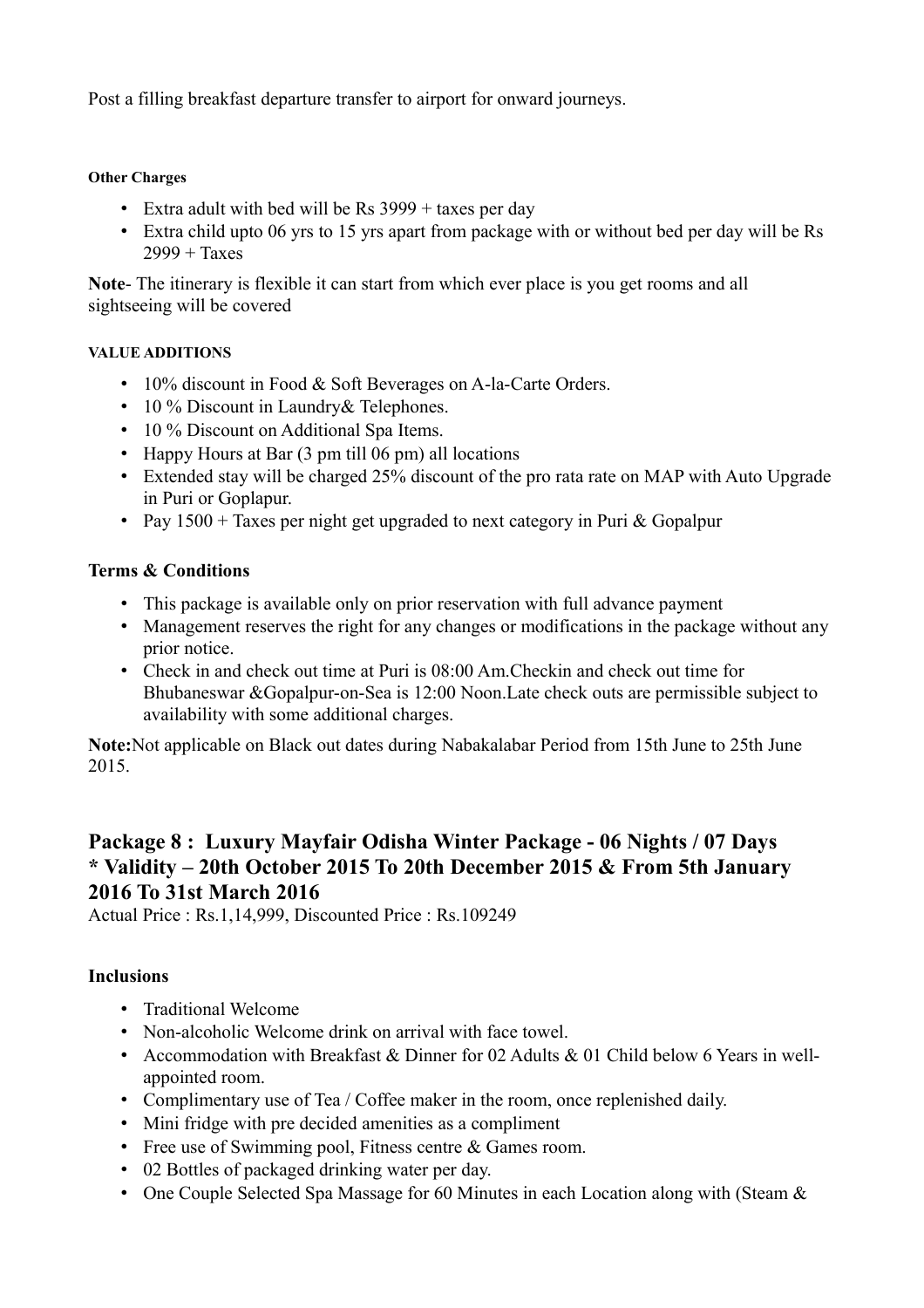Sauna were available).

- 01 Hour Boat Ride for Kids (At Lagoon)
- Get a chance to have Cooking tips from our Chef on World Cuisine(At Lagoon).
- Morning Yoga Session with Yoga Guru (At lagoon)
- Free access to WI-FI in rooms and public area (Subject to weather condition).
- One Film DVD per day at all locations
- Guided Lord Jagnath Temple Darshan at Puri (Darshan excludes transfers).
- Sightseeing with Itinerary Day wise by Innova

# **DAY 01 : PURI ARRIVAL**

Airport / Station transfer to Mayfair Puri .Visit to Ramchandi temple and Chandrabhaga beach followed by Sun Temple, Konark in the afternoon. Evening aarti at Puri Jagannath temple.Overnight at Puri.

## **DAY 02 : PURI – SATPADA – PURI**

Post a filling breakfast visit to Chilika Lake at Satpada.Back to Puri and local sightseeing. Overnight at Puri.

## **DAY 03 : PURI – GOPALPUR-on-Sea**

Post a filling breakfast drive to Gopalpur-on-Sea visiting Raghurajpur (Painting village) and Sakhigopal (Krishna Temple) on the way. Overnight at Mayfair Palm Beach, Gopalpur-on-Sea.

## **DAY 04 : GOPALPUR-on-Sea – TAPTAPANI – GOPALPUR-on-Sea**

Post a filling breakfast drive to Taptapani to visit the Hot Sulphur Spring water and Lord Shiva temple. Overnight at Mayfair Palm Beach, Gopalpur-on-Sea.

#### **DAY 05 : GOPALPUR-on-Sea – BARKUL – BHUBANESWAR**

After breakfast drive to Bhubaneswar visiting Chilika Lake at Barkul.Visit to Khandagiri & Udayagiri caves. Overnight at Mayfair Lagoon, Bhubaneswar.

## **DAY 06 : BHUBANESWAR LOCAL**

Post a filling breakfast visit to Nandankanan zoological park (closed on Monday).After lunch visit to various temples of Bhubaneswar and Dhauli Peace Pagoda. Overnight at Bhubaneswar.

## **DAY 07 : DROP AT BHUBANESWAR AIRPORT/RAILWAY STATION**

Post a filling breakfast departure transfer to airport for onward journeys.

#### **Other Charges:**

- Extra adult with bed will be Rs  $3999 + \text{taxes per day}$
- Extra child upto 06 yrs to 15 yrs apart from package with or without bed per day will be Rs  $2999 + Taxes$

**Note**- The itinerary is flexible it can start from which ever place is you get rooms and all sightseeing will be covered

#### **VALUE ADDITIONS**

- 10% discount in Food & Soft Beverages on A-la-Carte Orders.
- 10 % Discount in Laundry & Telephones.
- 10 % Discount on Additional Spa Items.
- Happy Hours at Bar (3 pm till 06 pm) all locations
- Extended stay will be charged 25% discount of the pro rata rate on MAP with Auto Upgrade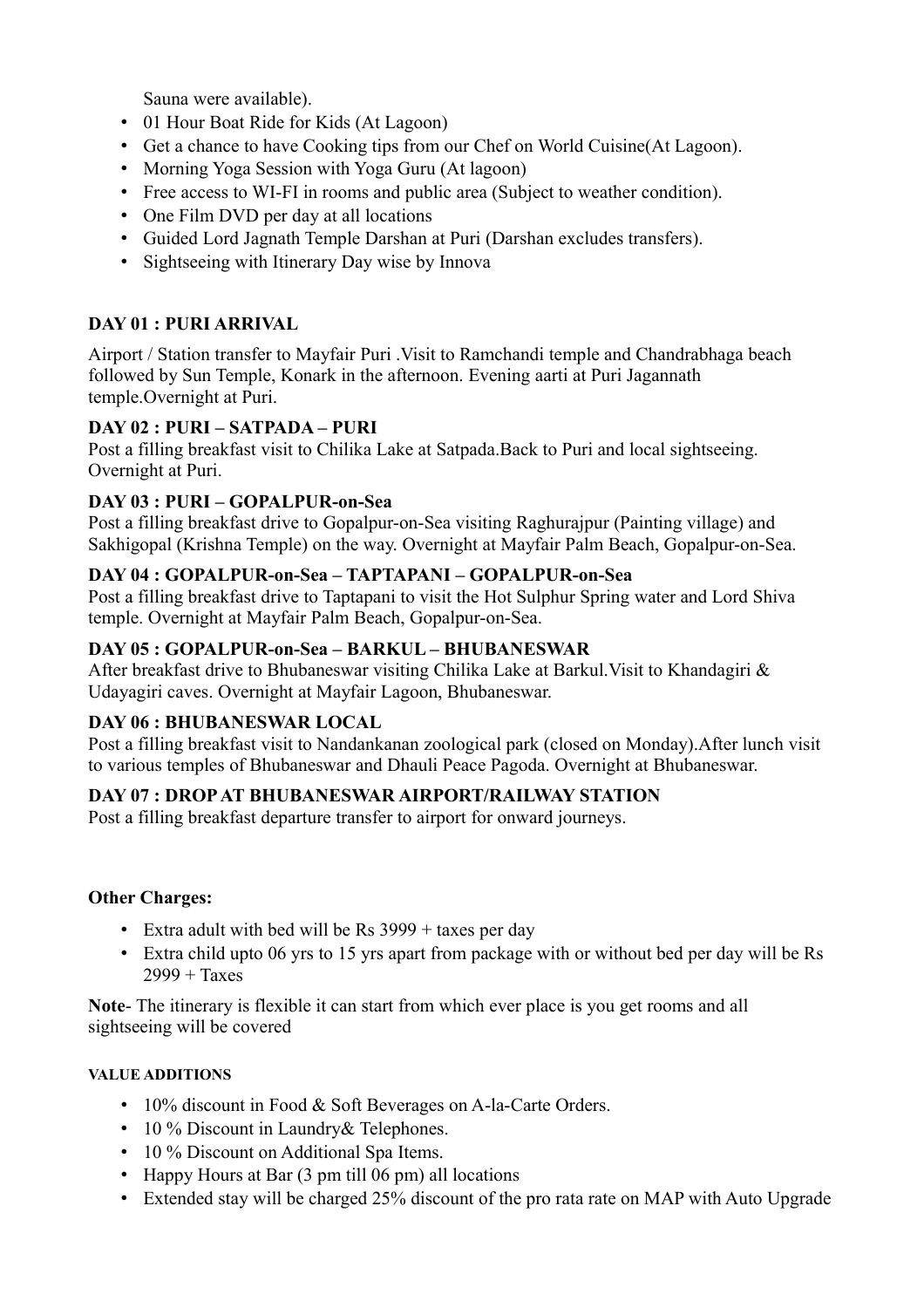in Puri or Goplapur.

• Pay  $1500 +$  Taxes per night get upgraded to next category in Puri & Gopalpur

# **Terms & Conditions**

- This package is available only on prior reservation with full advance payment
- Management reserves the right for any changes or modifications in the package without any prior notice.
- Check in and check out time at Puri is 08:00 Am. Checkin and check out time for Bhubaneswar &Gopalpur-on-Sea is 12:00 Noon.Late check outs are permissible subject to availability with some additional charges.

**Note:**Not applicable on Black out dates

# **\* The Above Prices are Exclusive of any Applicable Taxes**

# **\* 5% Discount Only on Basic Tariff Only**

## **CANCELLATION POLICY**

- If the reservation is cancelled before 7 days of the date of arrival, there will be no retention.
- Within 03 07 days of the date of arrival, 50% of the 1st night stay will be charged as retention.
- Within  $24 48$  hours of the date of arrival, 75% of the 1st night stay will be charged as retention.
- If cancelled on the day of arrival entire amount for stay will be charged as retention.

# **TERMS & CONDITIONS**

- Children bellow 5 years free sharing with parents. No extra bed provided.
- Extra Children from  $6 12$  years of age will be charged extra in the same room  $\omega$  Rs.  $1999.00 +$  Taxes per night on AP plan.
- Extra Adult will be charged extra in the same room  $\omega$  Rs. 2499.00 + Taxes per night on AP plan.
- The package reservation will be subject to availability and against advance payment only.
- **Check out time 12:00 Noon.**
- Black out Dates apply.

# **\*Taxes as applicable**

## **SUPER SAVER**

• Extended stay will be charged 25% discount of the pro rata rate on AP.

## NOTE

- Outside food and liquor are not allowed.
- Pets are not allowed in the hotel premises.